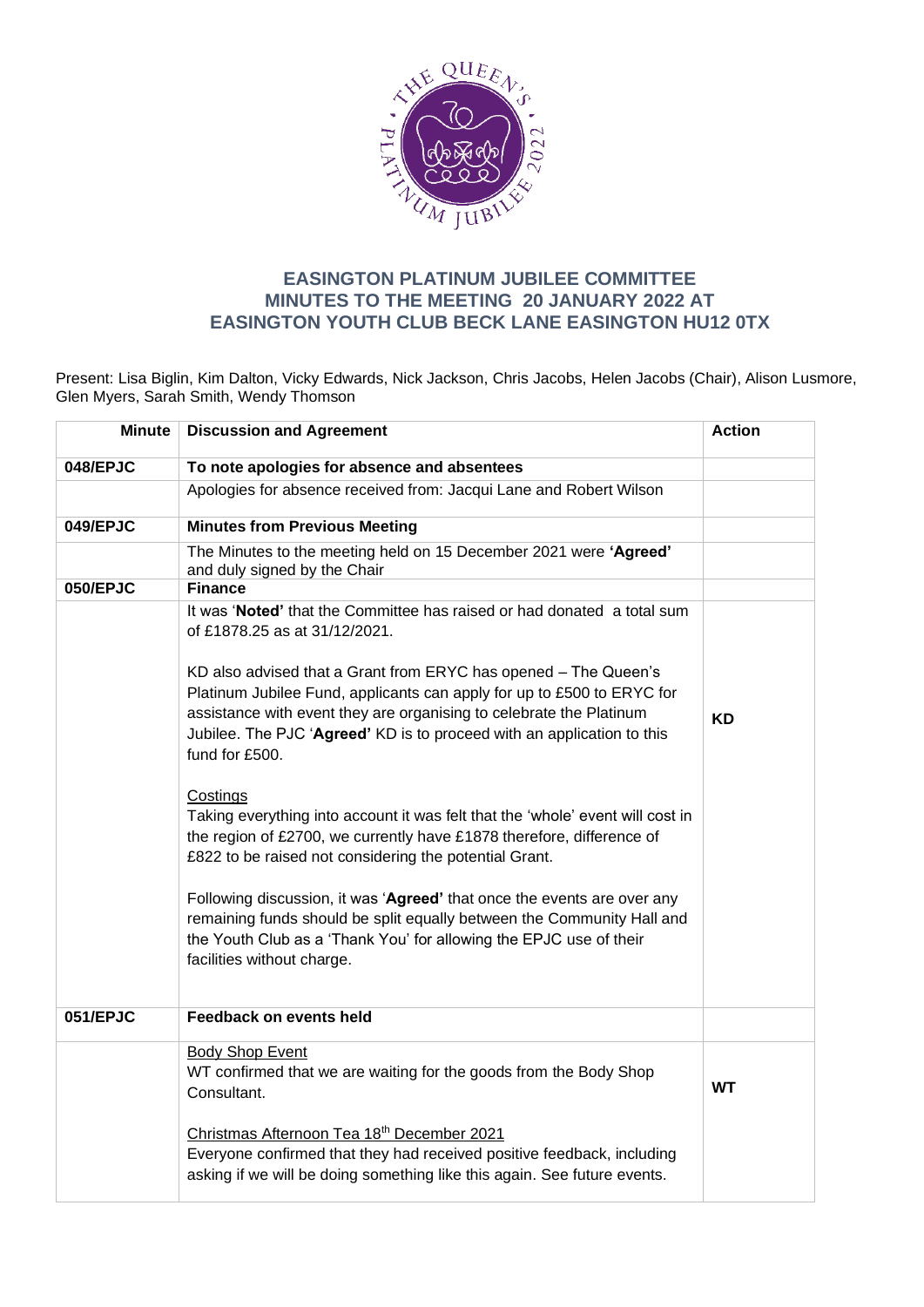| 052/EPJC | <b>Update on Future Event (s)</b>                                                                                                                                                                                                  |              |
|----------|------------------------------------------------------------------------------------------------------------------------------------------------------------------------------------------------------------------------------------|--------------|
|          | Coffee Morning (5/2/2022)                                                                                                                                                                                                          |              |
|          | The date for the coffee morning is 05/02/2022, please can any                                                                                                                                                                      | <b>EPJC</b>  |
|          | raffle/tombola prizes be delivered to Carol Biglin.                                                                                                                                                                                |              |
|          | A further Coffee Morning is to be held in March - SS will liaise with the                                                                                                                                                          |              |
|          | Booking Clerk at Community Hall to confirm a date.                                                                                                                                                                                 | SS           |
|          | Pasta Night – it was noted that unfortunately this has to be postponed<br>due to a problem with the Gas supply in the Community Hall.                                                                                              |              |
|          | <b>Village Photo</b>                                                                                                                                                                                                               |              |
|          | It was 'Agreed' this is a promising idea in principle, it is just the                                                                                                                                                              | <b>NJ</b>    |
|          | coordination of where to take a photo and how. The amount of people in<br>the village is substantial – it was felt taking a photo with the use of a<br>Drone may be feasible. NJ is to look into this with suggested MOP.          |              |
|          | Easter Afternoon Tea (09/04/2022)                                                                                                                                                                                                  |              |
|          | It was 'Agreed' to hold an 'Easter Afternoon Tea,' on 09/04/2022, 14:00<br>to 16:00, inc. Raffle and an Easter Bonnet competition. See Appendix A,<br>for details re organisation. SS to book date with Community Hall.            | <b>EPJC</b>  |
|          | <b>Auction</b>                                                                                                                                                                                                                     |              |
|          | Following discussion, it was 'Agreed' to leave this for now. It was felt that<br>as there is only an amount of £822 which needs to be raised this could be<br>achieved with a further Coffee Morning, Quiz Night and Domino Night. |              |
|          | <b>Quiz Night</b>                                                                                                                                                                                                                  |              |
|          | Potentially this could be held at the end of February/beginning of March -<br>GM confirmed he could set questions. HJ advised a MOP has offered so<br>will firm this up first and get back to GM.                                  | HJ           |
| 053EPJC  | <b>Feedback from Committee Members</b>                                                                                                                                                                                             |              |
|          | NJ advised that WK can make a Beacon for a cost of around £100 and<br>together with the Timber required for a post the overall cost should be<br>around £500. It was 'Agreed' that this should go ahead.                           | <b>NJ</b>    |
| 054/EPJC | Planning for the Platinum Jubilee Celebration                                                                                                                                                                                      |              |
|          | Beacon - 02/06/2022                                                                                                                                                                                                                |              |
|          | The event will take place on 02/06/2022, from around 09:00 onwards and<br>is to be lit around 10:00, subject to agreement re Land and construction of<br>the Beacon.                                                               | <b>NJ/KD</b> |
|          | There is a 'Beacon Tart' recipe for the event.                                                                                                                                                                                     |              |
|          | Also 'Music' for a Trumpet - Emma Collinson ? HJ confirmed she will<br>approach her and ask.                                                                                                                                       | HJ           |
|          | Also potential for 'Fireworks,' HJ is to cost with a local provider.                                                                                                                                                               | HJ           |
|          |                                                                                                                                                                                                                                    |              |
|          |                                                                                                                                                                                                                                    |              |
|          |                                                                                                                                                                                                                                    |              |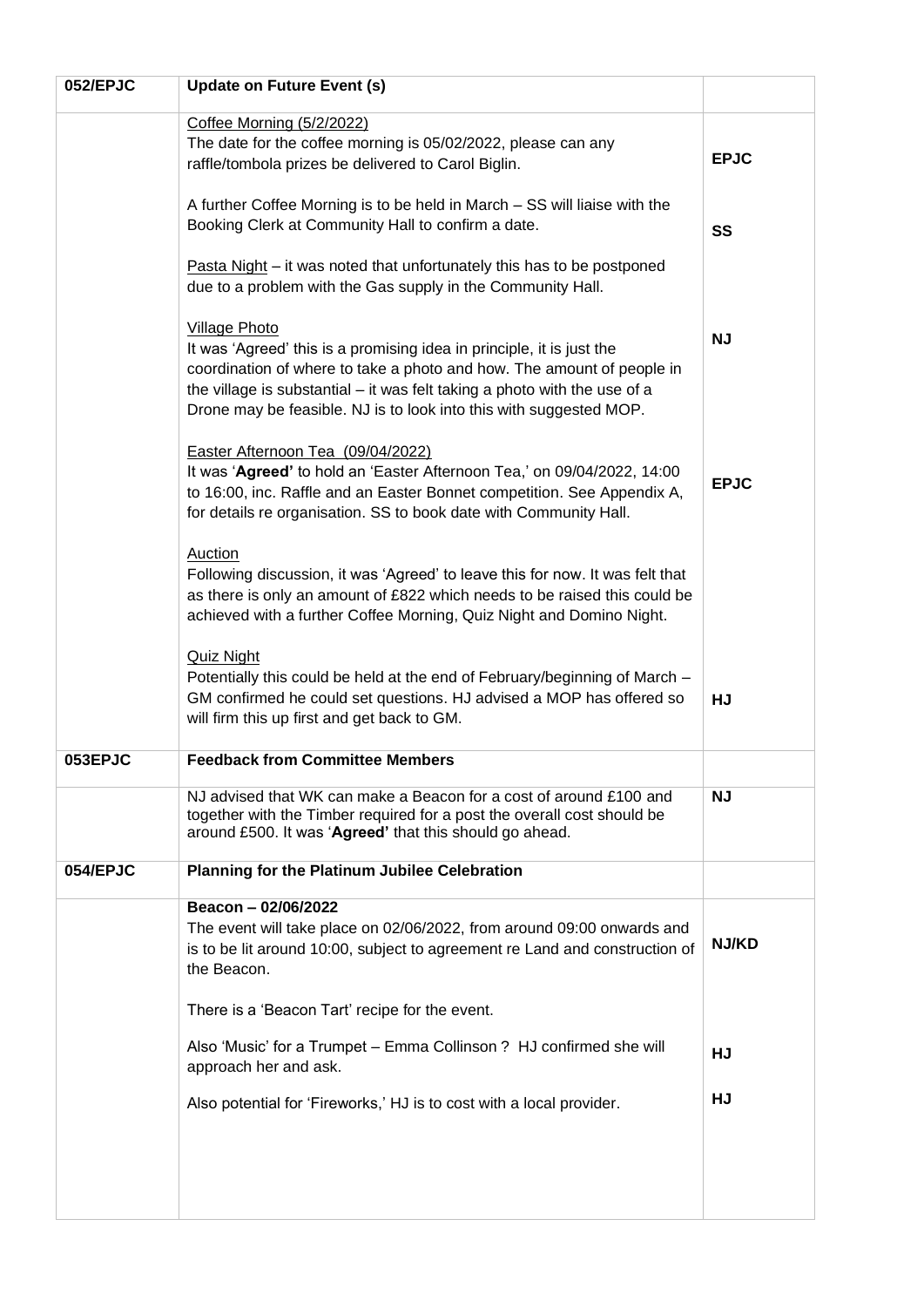

|          | Party in the Park - 04/06/2022<br>Costings done - see Finance (050/EPJC).                                                                                                                |              |
|----------|------------------------------------------------------------------------------------------------------------------------------------------------------------------------------------------|--------------|
|          | Suggestions for printed bags with the Platinum Jubilee Logo and fill with<br>sweets. All 'Agreed' this is a clever idea.                                                                 | HJ           |
|          | Also, to provide T-Shirts for Committee members? LB is to provide HJ<br>with a T-Shirt for us to look into doing this.                                                                   | <b>LB</b>    |
|          | Food - Hog Roast and Hot Dogs for Young People                                                                                                                                           |              |
|          | SS - looking into provision of Bar facility                                                                                                                                              | SS           |
|          | Entertainment - Pub Lads confirmed - KD to look into the provision of the<br>Stage from Easington School.                                                                                | KD           |
|          | Outdoor Games - KD not hear from Darren at EYRC, will chase again<br>also will look at what can be provided from the Youth Club                                                          | <b>KD</b>    |
|          | Marquee(s) - again Youth Club may be able to provide these - they will<br>know by end of March at the latest.                                                                            |              |
|          | Event(s) will need a TENS licence, KD will sort this out with EYRC.                                                                                                                      | <b>KD</b>    |
|          | Insurance - this is already provided as this event is being organised by a<br>Sub Committee of Easington Parish Council.                                                                 |              |
| 055/EPJC | <b>Advertising</b>                                                                                                                                                                       |              |
|          | Helen will organise a poster with all the forthcoming events - KD to sent<br>over a list of the 'Agreed' dates.                                                                          | <b>KD/HJ</b> |
| 056/EPJC | Correspondence                                                                                                                                                                           |              |
|          | Email received from Lord Lieutenant of the East Riding of Yorkshire - Jim<br>Dick, OBE asking us to confirm our events to them and wherever possible<br>they will attend. KD to respond. | <b>KD</b>    |
|          | Rural @ ERYC, The Queen's Platinum Jubilee Fund - see finance<br>(050/EPJC)                                                                                                              | <b>KD</b>    |
|          | Beacon – Siting, KD confirmed that she has written to the Trustees for<br>Low Farm Field to ask permission for use of the Land to site a Beacon.                                         | <b>KD</b>    |
| 057/EPJC | Items for the Next Agenda                                                                                                                                                                |              |
|          |                                                                                                                                                                                          |              |
|          | Date of Next Meeting:<br>17/02/2022 at 19:00 to be held in the Youth Club                                                                                                                |              |